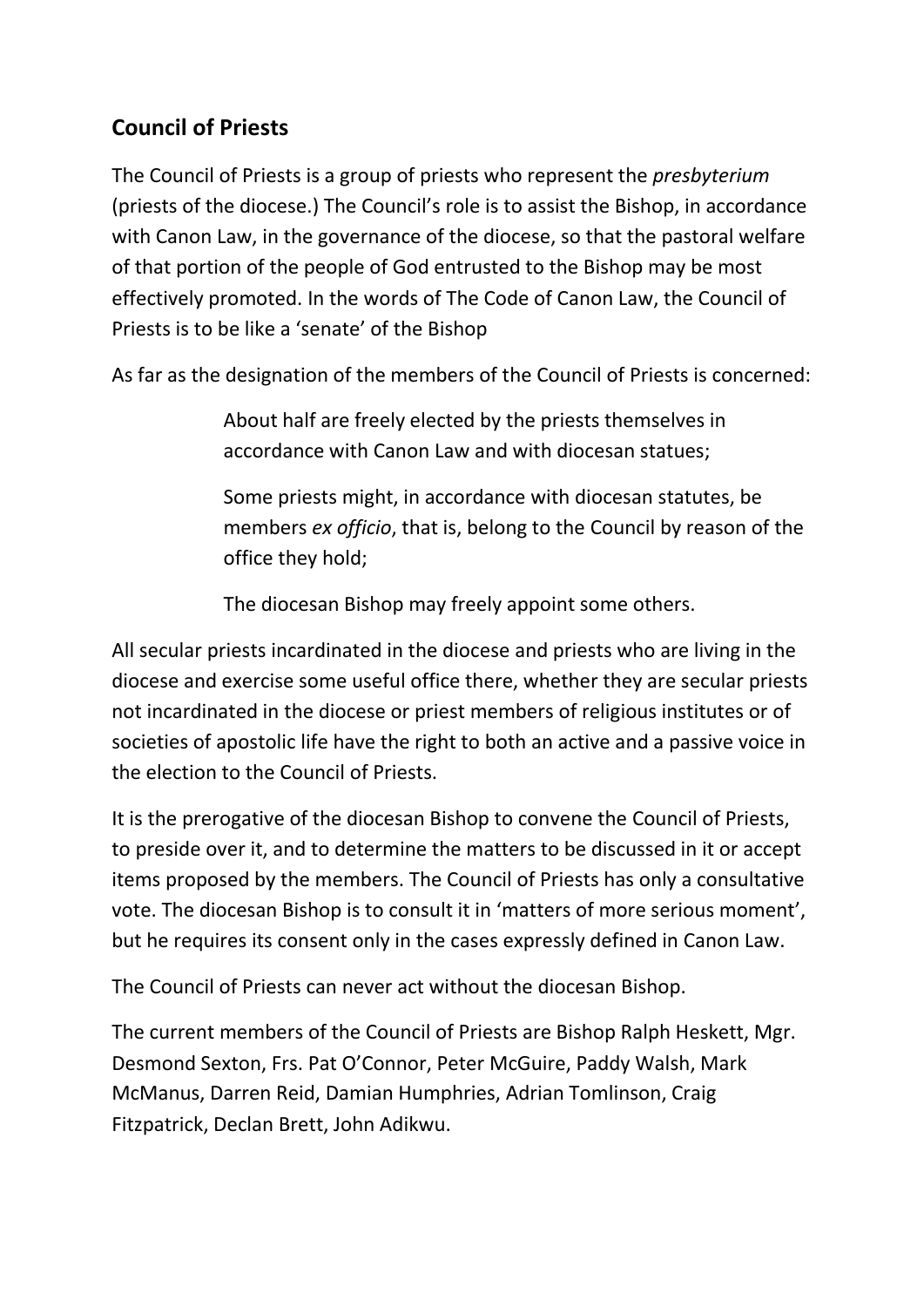## **College of Consultors**

From among the members of the Council of Priests, the diocesan Bishop freely appoints no fewer than six and no more than twelve priests, who are for five years to constitute the College of Consultors. To it belong the functions determined by Canon Law.

"The establishment of the College is intended to guarantee that the Bishop is ably assisted. It expresses its consent and its opinion as required by law when important decisions of an economic nature have to be made and, in the case of a vacant or impeded See, it assures continuity of pastoral governance and correct procedure regarding the succession" (*Apostolorum Successores*, n.183).

The diocesan Bishop presides over the College of Consultors and, although it is drawn from the Council of Priests, the College of Consultors, nonetheless, acts freely and autonomously, according to its statutes and the norm of law, especially the Code of Canon Law currently in force.

The current members of the College of Consultors are Bishop Ralph Heskett, Mgr. Desmond Sexton, Frs. Peter McGuire, Mark McManus, Darren Reid, Damian Humphries, Craig Fitzpatrick, John Adikwu.

## **Deans ('Vicars Forane')**

The *vicar forane*, known also as the dean, is the priest who is placed in charge of a vicariate forane ( or deanery). The *vicar forane* is appointed by the diocesan Bishop who, if he considers it prudent, may consult the priests who are exercising the ministry in the vicariate. The appointment is for a set period of time.

The role of the *vicar forane* includes:

promoting and coordinating common pastoral action in the deanery (*vicariate)*;

ensuring that the clerics in his district lead a life befitting of their state;

ensuring that religious functions are celebrated according to the provisions of sacred liturgy, that the churches and sacred furnishings are